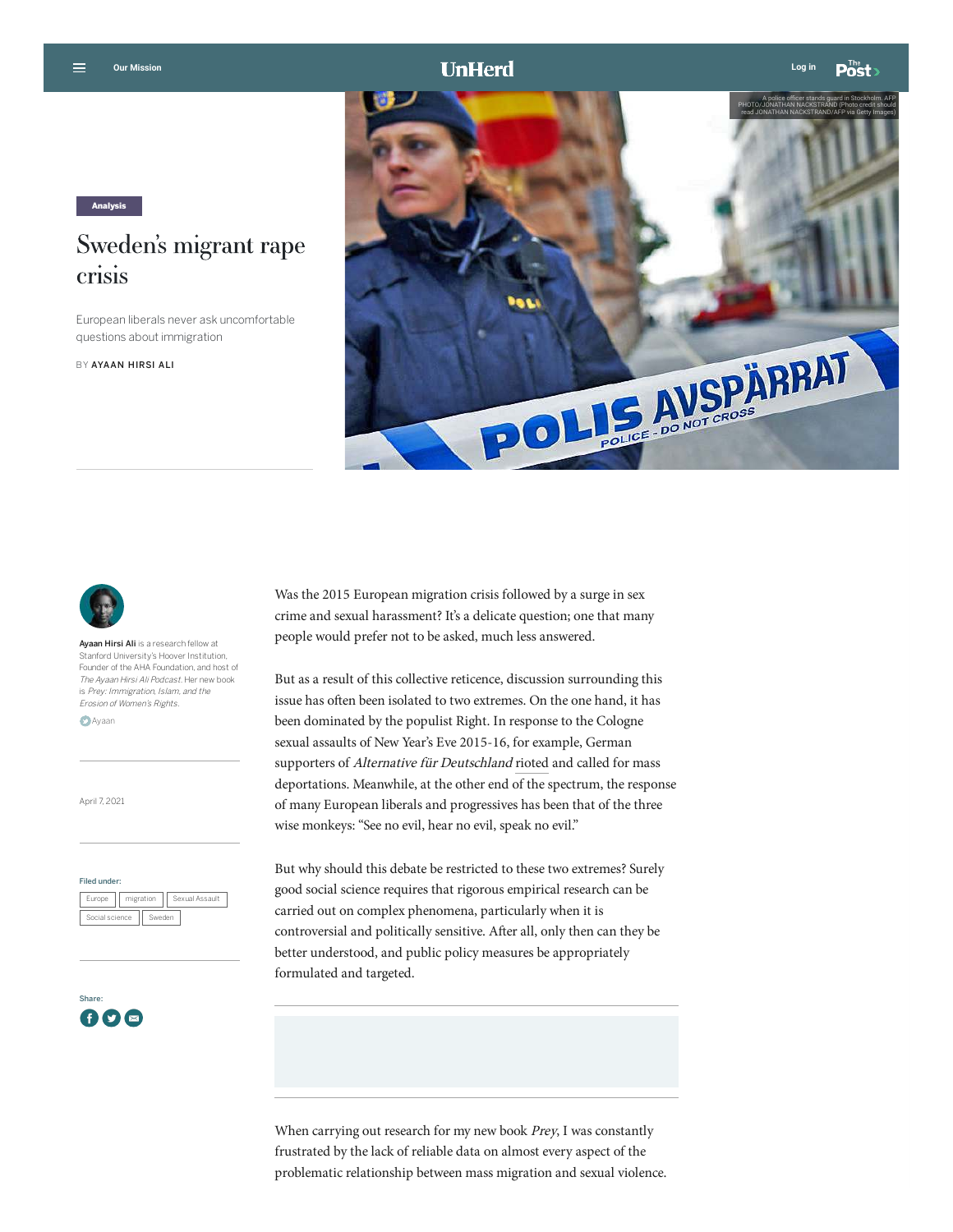Statistics were either a tangle of changing definitions of "sexual assault" or — in the case of a number of countries, including Sweden — they weren't available at all.

That has now changed thanks to the work of the social scientists Ardavan Khoshnood, Henrik Ohlsson, Jan Sundquist and Kristina Sundquist. In a recent issue of the journal Forensic Sciences Research, they published a paper on "Swedish rape offenders", in which they analyse the characteristics of individuals between 15-60 years old who were convicted of "rape+" against women in Sweden between 2000 and 2015. The term "rape+" here refers to both acts of rape and attempted rape, including aggravated cases.

The researchers found that, within that time-frame, a total of 3,039 offenders were convicted of rape+ against a woman in Sweden — nearly all of whom (99.7%) were men. According to the researchers, Swedishborn offenders with Swedish-born parents accounted for 40.8% of the offenders. But, strikingly, almost half of the offenders were born outside of Sweden (47.7%). Of those foreign-born offenders, 34.5% were from the Middle East/North Africa, with 19.1% hailing from the rest of Africa. As a percentage of all convicted perpetrators, therefore, 16.4% were foreign-born individuals from the Middle East/North Africa, and 9.1% were foreign-born individuals from Africa (excluding North Africa).

How far does this signify over-representation? On the basis of population records kept by the official agency *Statistics Sweden* (SCB), approximately 20% (19.7%) of the Swedish population are foreign-born individuals. Among those convicted of rape and perpetrated rape, the foreign-born account for 47.7% of those convicted — so they are overrepresented by a factor of 2.4.



M O R E F R O M THIS AUTHOR [Europe's guilty conscience](https://unherd.com/2021/03/europes-guilty-conscience/?=refinnar) BY AYAAN HIRSI-ALI

Moreover, if we piece [various statistics](https://www.scb.se/en/finding-statistics/statistics-by-subject-area/population/population-composition/population-statistics/pong/tables-and-graphs/yearly-statistics--the-whole-country/foreign-born-by-country-of-birth-sex-and-year-of-immigration-31-december-2020/) together, we find there are 565,902 foreign-born people living in Sweden who were born in North Africa and the Middle East, representing 4.9% of Sweden's population. Yet 16.4% of those convicted of rape and attempted rape are foreignborn individuals from North Africa and the Middle East: overrepresentation by a factor of 3.3. And that figure rises to 4.7 when you consider all foreign-born citizens from Africa (excluding North Africa.)

Such statistics must, of course, be handled with care. There are, after all, several risks that need to be weighed up when it comes to such a sensitive and politically fraught subject. The first, and perhaps most obvious, lies in condemning entire groups, with whole categories of persons deemed "guilty" based on the criminal behaviour of a few. I think that is a mistake, ethically and analytically, not least because the overwhelming majority of foreign-born men living in Sweden are not guilty of crimes. It goes without saying that the group as a whole cannot be condemned for the actions of a very small percentage.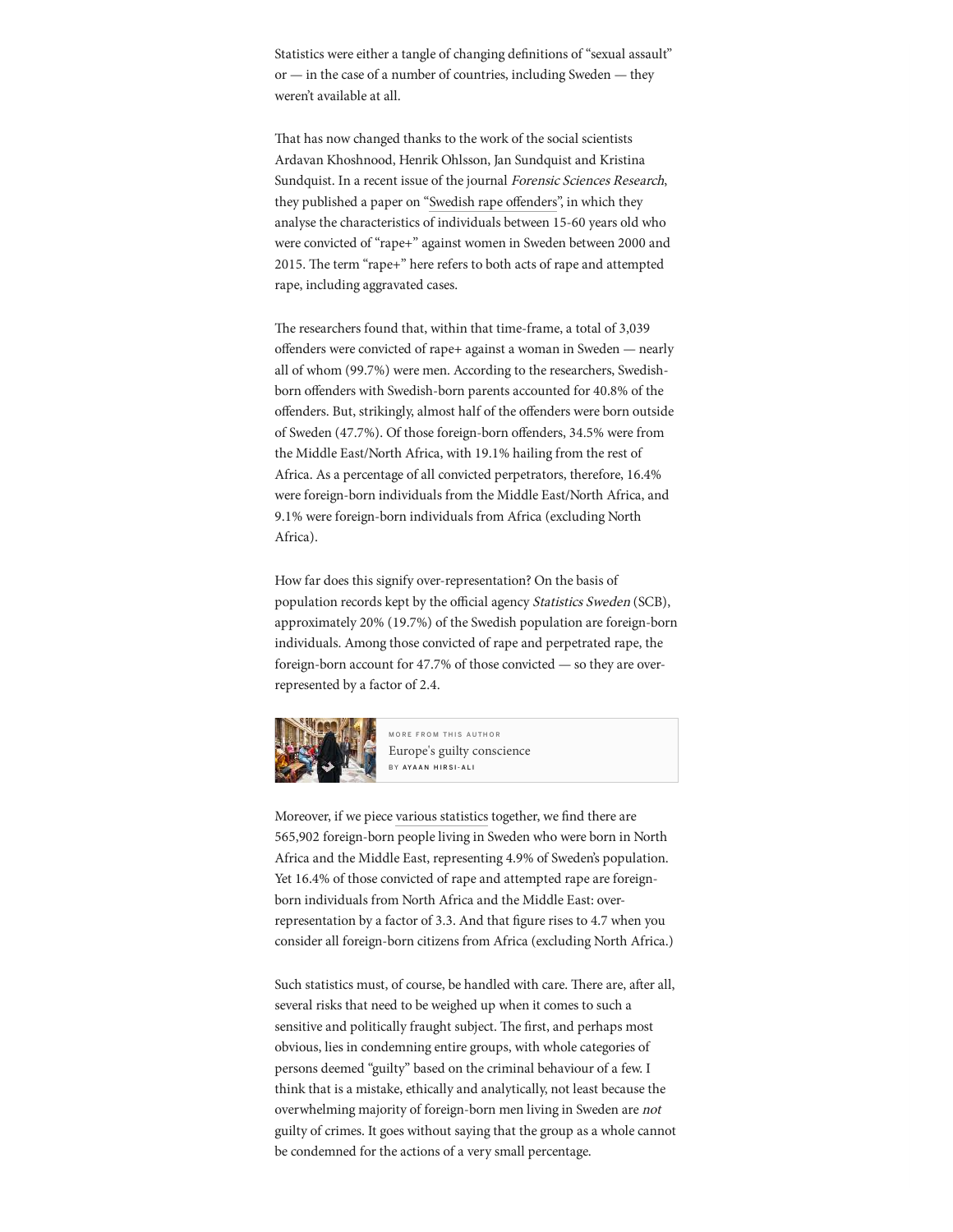The second risk, however, is to take the complete opposite approach; to dismiss the link from migration to sexual violence through excessive relativisation. In Germany, for example, an official report [warned](https://www.google.com/search?q=sweden+population&oq=sweden+populat&aqs=chrome.0.0i433j69i57j0j0i433j0l2j0i395l4.1807j1j7&sourceid=chrome&ie=UTF-8) that since not all criminal suspects are identified, comparisons between population groups are not possible. The report then noted that non-Germans living in Germany are more likely to be male, poorer, less educated, and more likely to live in urban areas. All of these characteristics, the report's authors cautioned, are associated or correlated with criminal behaviour in general, making it impossible these criminologists say — to draw meaningful comparisons about the higher prevalence of non-Germans in criminal cases.



[S U G G E S T E D R E A D I N G](https://unherd.com/2021/03/the-book-that-could-stop-domestic-homicide/?=refinnar) Th[is book could stop domestic homicide](https://unherd.com/2021/03/the-book-that-could-stop-domestic-homicide/?=refinnar) BY JULIE BINDEL

But such an approach is not only naïve; it also ignores the existence of a wider trend. The Swedish authors themselves state that their conclusions "are in line with previous Swedish studies… [and] are also in line with international studies from, among others, Switzerland, as well as Sweden's neighbouring countries Norway, Finland and Denmark."

The documented over-representation across countries, and over an extended period of time, therefore, offers real grounds for concern. To discuss this issue is not to pit "foreign" against "native," nor to ascribe collective guilt. It is to explore, as carefully as possible, the nature of sexual violence taking place today in order to defend the basic rights of all women in Europe. At the very least, we have to take seriously the possibility that certain divergent norms based on flawed assumptions about women's sexuality, be they cultural or religious in origin, play a role in these crimes. An over-representation of this magnitude cannot simply be attributed to socio-economic disadvantage, alienation or youthful aggression.

But a third risk of analysing sexual assault must also be mentioned: the difficulty of examining it from a criminological point of view. Some will caution that the figures in the Swedish study pertain only to individuals who were convicted — and therefore ignore the many cases of rape that are not reported to police to begin with, or those where there is insufficient evidence to establish, in a court of law, whether a suspect is guilty.



[S U G G E S T E D R E A D I N G](https://unherd.com/2020/12/how-a-one-man-protest-in-tunisia-led-to-brexit/?=refinnar) [How a one-man protest in Tunisia led to Brexit](https://unherd.com/2020/12/how-a-one-man-protest-in-tunisia-led-to-brexit/?=refinnar) BY DOUGLAS MURRAY

Could it be that foreign-born individuals in Sweden are singled out for prosecutions of rape and attempted rape by authorities? Or could it be that victims of rape and attempted rape in Sweden disproportionately report crimes in which the perpetrators are foreign-born? Thus far, the jury is out — though I have found no persuasive evidence to substantiate either of these hypotheses.